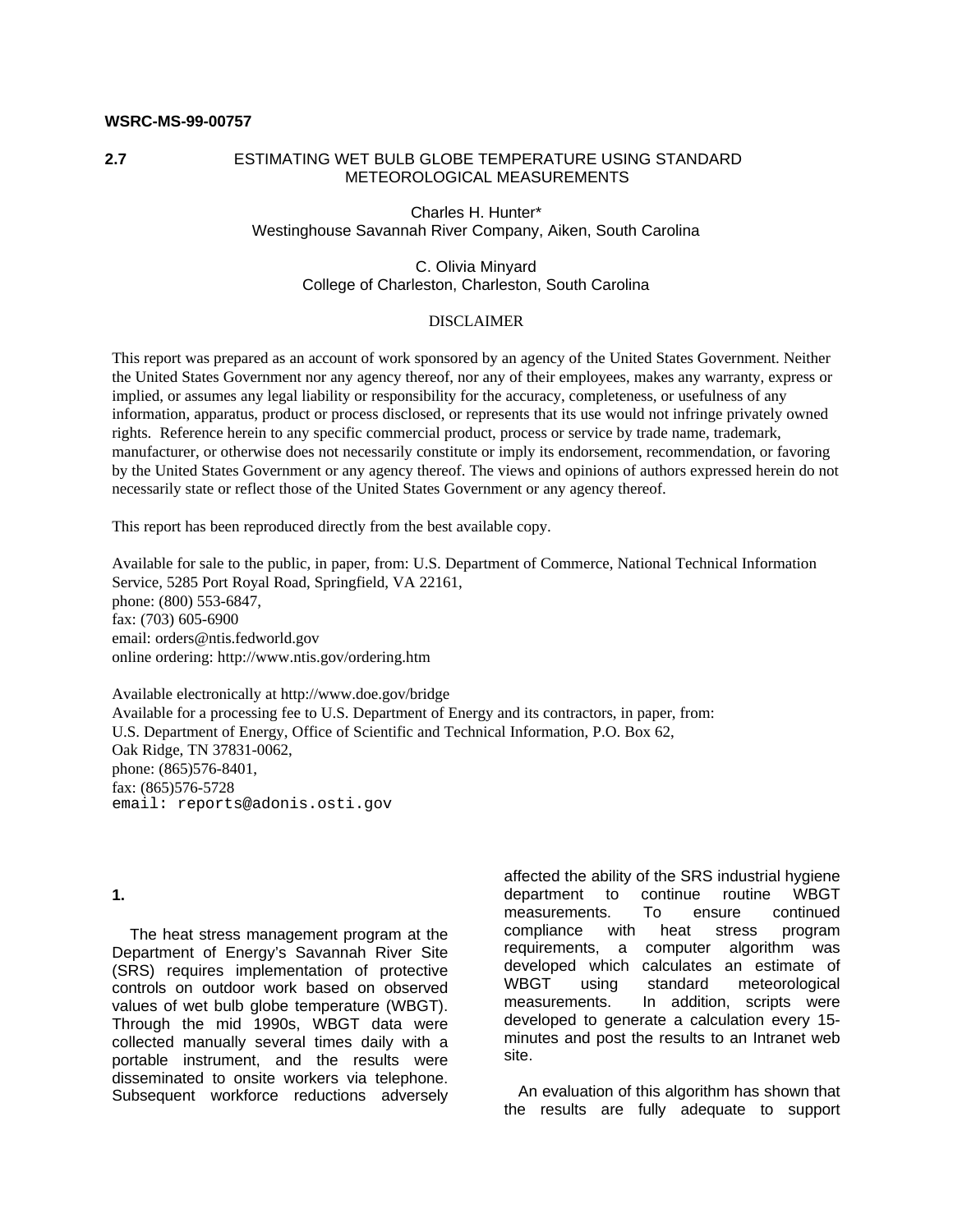programmatic requirements. Furthermore, automatic generation of WBGT information has proven to be a highly effective means of communicating potentially hazardous conditions to the general workforce in real-time.

# **2. BACKGROUND**

# *2.1 General*

 The SRS is a 300 square mile reservation located in south central South Carolina, just east of Augusta, GA. Historically, the primary

 \* Charles H. Hunter, Westinghouse Savannah River Co., Bldg. 773-A, Aiken, SC 29805; email: chuck.hunter@srs.gov

mission of the SRS was the production of nuclear materials for national defense. This required the operation of multiple facilities designed to fabricate, irradiate, and chemically separate nuclear fuel and target elements. Although the production mission has waned in recent years, ongoing operations include nuclear materials storage and disposition, management of high-level nuclear and mixed waste, and environmental restoration. Much of the work involving waste management/environmental restoration must be conducted outdoors, and, in some cases, requires the use of protective clothing. Other outdoor work conducted at SRS includes facility construction and maintenance, aquatic and ecological research and management of approximately 170,000 acres of forest.

### **2.2** *The SRS Heat Stress Management Program and WBGT*

 The American Conference of Governmental Industrial Hygienists (ACGIH) threshold limit values (TLV) for heat exposure provide the basis for heat stress management at SRS (WSRC, 1995). These TLV's are based on observed values of WBGT, which is defined as:

$$
WBGT = 0.7Tn + 0.2Tg + 0.1Ta
$$
 (1)

where  $T_n$  is a 'natural' (static) wet bulb temperature,  $T_g$  is a 'globe' temperature, and  $T_a$ is the ambient (dry bulb) temperature.

The natural wet bulb temperature is

commonly measured with a thermometer that is covered with a moist, white muslin wick and exposed to the atmosphere without ventilation or shielding, i.e., fully subject to gains and losses of heat through evaporation, solar radiation, and convection. Similarly,  $T_q$  is measured with a temperature probe placed in the center of a blackened, hollow copper sphere. The globe thermometer is also passively exposed to the ambient environment.

Neither  $T_{\sf n}$  nor  $T_{\sf g}$  represents perfectly the heat load on a clothed human body. Therefore, the WBGT heat stress 'model' is expressed as a weighted sum of these apparent temperatures. The respective weights are based on correlations with observed deep body temperature and other physiological responses to heat (ACGIH, 1995). In practice, values of WBGT are used to determine one of six heat stress categories. Each category, in turn, defines a prescribed work/rest regimen for outdoor activities.

 Prior to the summer of 1996, WBGT measurements at SRS were conducted with a portable, manually operated commercial device. This device consists of a natural wet bulb thermometer, a globe thermometer, and a dry bulb thermometer incorporated in a single handheld unit. A processor within the device automatically interrogates each of the three temperature sensors every few seconds, processes the data, and outputs a WBGT value on an LCD display. Operating procedures required that measurements be taken several times per day from May through September (WSRC,1995) so workers could call and obtain reasonably current WBGT information for planning outdoor work. Workforce reductions at the SRS during the mid 1990s adversely affected the availability of technicians needed to support this data collection effort. As a result, an investigation of the feasibility of automating WBGT measurements was begun.

 Two options for automating WBGT data collection were examined: (1) incorporate a portable WBGT device into the existing SRS meteorological monitoring system, and (2) use available real-time meteorological data to calculate an estimate of WBGT. The former option was determined to be impractical due to the time and costs associated with fabrication of a computer system interface for the device as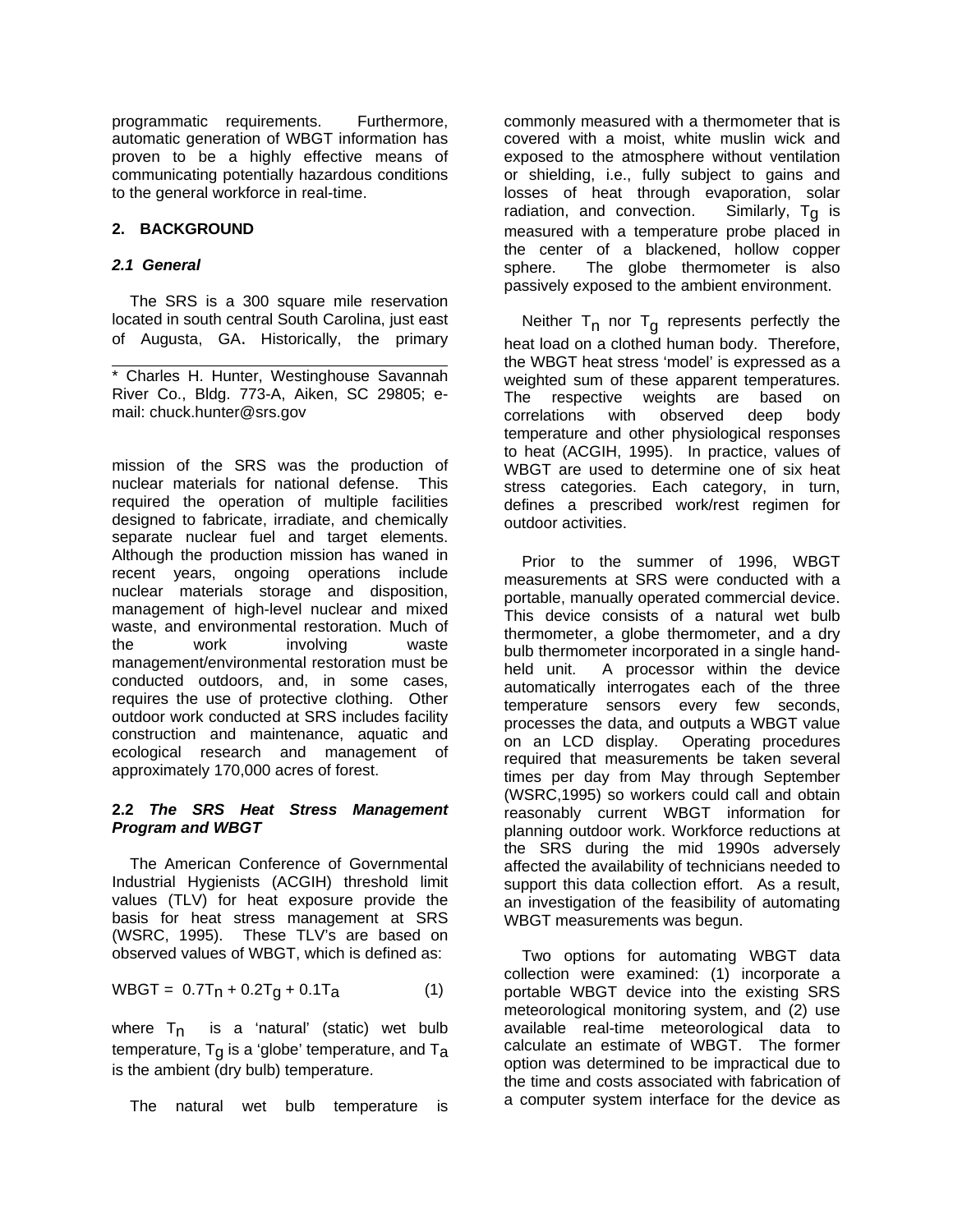well as the labor that would yet be required to maintain proper operation of the natural wet bulb thermometer. Therefore, it was decided to pursue the latter option.

# **2.3** *Meteorological Monitoring at SRS*

 To support environmental compliance and emergency response activities at SRS, a comprehensive meteorological monitoring program was established during the 1970s. Currently, measurements of wind direction, speed, temperature, and dew point are collected from instruments mounted at two levels on a network of eight 61-meter (m0 towers across the SRS (Fig. 1). A ninth tower near the geographic center of SRS is instrumented with wind, temperature, and dew point sensors at four levels (2m, 18m, 36m, and 61m). This monitoring site, known as Central Climatology (CLM), is also equipped with an automated rain gage, a barometric pressure sensor, and a solar radiometer near the tower at ground level. A data logger at each of the nine towers records a measurement from each sensor at 1-second intervals. The 1-second data are used to calculate 15-minute averages, which are subsequently transmitted electronically to a central computer system for archival in a relational database.



Figure 1. Map of the SRS Indicating Meteorological Tower Locations

# **3. DEVELOPMENT OF THE WBGT ALGORITHM**

### *3.1 Natural Wet Bulb Temperature, Tn*

 An examination of WBGT data collected manually during the summer of 1995 provided several insights on the behavior of  $T_n$ . First,  $T_n$ was always bounded by the standard psychrometric wet bulb,  $T_{W}$  and  $T_{a}$ . The effects of sunlight on  $T_n$  appeared to be relatively small, i.e., the white wick reflects much of the incoming solar energy. Furthermore,  $T_n$  tended to approach  $T_W$  if the wind speed was equal to or greater than the airflow across a standard ventilated instrument used to determine  $T_w$ such as an aspirated dew point hygrometer or sling psychrometer. Alternatively, if conditions were not conducive to evaporation (light winds and high humidity), the natural wet bulb depression, (T<sub>a</sub>-T<sub>n</sub>), tended to be less than that which occurs under breezy conditions, and, in some cases, appeared to approach values that were one-third to one-half a standard wet bulb depression.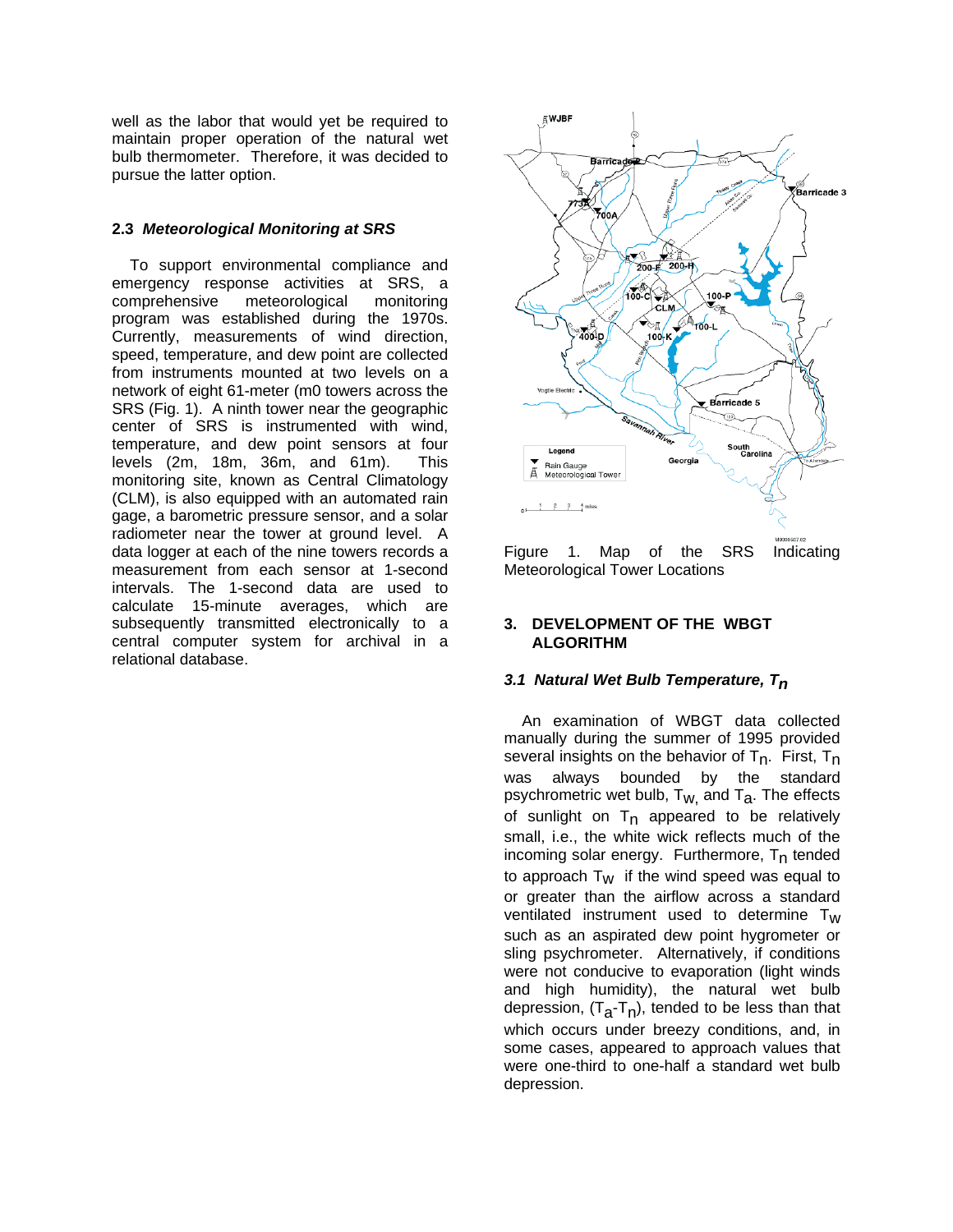Following a qualitative review of biometeorological indices documented by Driscoll (Haughton and Driscoll 1985), an expression known as the temperature-humidity index (THI) was selected as a potential approximation for T<sub>n</sub>. The THI is given by

$$
THI(^{\circ}C) = 0.4 (Ta + TW) + 4.8
$$
 (2)

 An inspection of Eq. (2) shows that the THI is only slightly less than an average of  $T_a$  and  $T_w$ over a range of temperatures of concern for heat stress (greater than  $27^{\circ}$ C) and, therefore, would provide conservative estimates of  $T<sub>n</sub>$  in most situations. As noted previously,  $T_n$  can be expected to approach  $T_W$  for ambient wind speeds equal to or greater than the ventilation rate of an aspirated device used to determine  $T_W$ . Therefore, if conditions are breezy and  $T_A$ is much greater than  $T_W$  (daylight hours, clear skies, and relatively low humidity), the THI considerably overestimates  $T<sub>n</sub>$ . For conditions characterized by low wind speeds and relatively high humidity, the THI provides a better, although still somewhat conservative, approximation of  $T_n$ . Subsequent experience with the THI confirmed this qualitative assessment.

An improved method for estimating  $T_n$  was recently developed using data from a series of field measurements conducted over nine days in May, June, and July, 1999. Values of WBGT and the corresponding component temperatures were recorded at 15-minute intervals during a 4- 6 hour period between 9AM and 3PM each study day. The study days were chosen to provide data for a range of conditions that are experienced during the warm season, i.e., moderate to high humidity, low to moderate cloud cover, and low to moderate wind speed. All data were collected at the Central Climatology facility.

 An analysis of variance was performed on the data to determine the relationship between measured values of T<sub>n</sub> and 15-minute average meteorological data from Central Climatology. As expected, nearly 70 percent of the variance in the difference between  $\mathsf{T}_{\mathsf{n}}$  and  $\mathsf{T}_{\mathsf{w}}$  was explained by wind speed and solar radiation. A multiple linear regression was run on the data, resulting in the following predictive expression

for T<sub>n</sub>:

$$
T_n = T_w + 0.021S - 0.42u + 1.93
$$
 (3)

where S is solar irradiance ( $W/m<sup>2</sup>$ ) and u is wind speed (m/s).

## *3.2 Globe Temperature*

Globe temperature,  $T_q$ , is calculated explicitly using the expression

$$
\begin{array}{c}\n[1] \quad [2] \quad \text{(1-}\alpha_{\text{sps}})S(f_{\text{db}}s_{\text{sp}+}(1+\alpha_{\text{es}})f_{\text{dif}})+\varepsilon_{\text{a}}(1-\alpha_{\text{spl}})\sigma T_{\text{a}}{}^{4}\n\end{array}
$$

$$
[3] [4]= \varepsilon \sigma T_g^4 + 0.115u^{0.58}(T_g - T_a)
$$
 (4)

The two terms on the left side of Eq. (4) represent the sum of short and long wave radiant energy absorbed by the globe, respectively. Solar radiation, S, striking the earth's surface consists of direct beam (db) radiation from the sun and diffuse (dif) radiation reflected by clouds and other atmospheric constituents. For high solar angles (midday) and cloudless skies, approximately 75 percent of the total incoming solar energy consists of direct beam radiation and the remaining 25 percent diffuse radiation (Oke, 1978). The contribution of diffuse radiation to the total solar load increases with increasing cloudiness and haze and with lower solar angles. Since summer afternoons at SRS are frequently hazy with some cloudiness, the average fractional contribution of direct beam radiation, f<sub>db</sub>, and diffuse radiation, fdif, were assigned values of 0.67 and 0.33, respectively.

 Real-time values of solar irradiance, S, are measured at Central Climatology by a radiometer that is level with respect to the horizontal plane (i.e. the earth's surface). The spatially averaged direct beam irradiance on any three dimensional object can be related to measured values of S by determining a shape factor, s, for the object. For a sphere (globe), the shape factor is defined as the ratio of the area of a shadow projected on the horizontal plane to the surface area of the sphere, or

$$
S_{\rm SD} = \pi r^2 / (4\pi r^2 \cos(z)) = 1 / (4 \cos(z)) \tag{5}
$$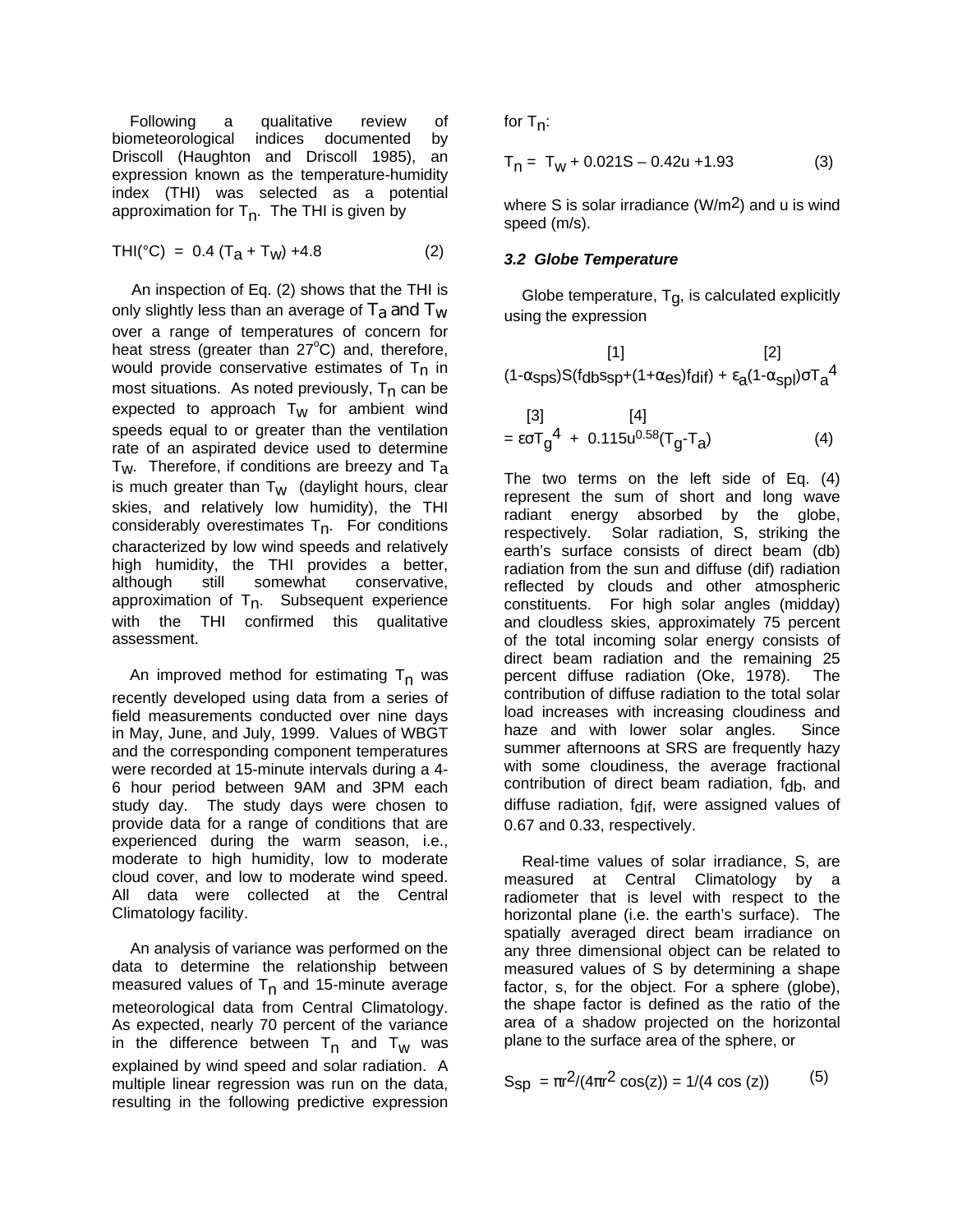where z is the solar angle to zenith.

 Diffuse solar radiation is isotropic, that is, emitted (or received) equally in all directions. Therefore, the diffuse solar radiation measured by a radiometer is equal to that received by the upper hemisphere of the globe. The lower hemisphere of the globe also will receive shortwave radiation reflected from the ground and nearby low structures. The albedo,  $\alpha_{\text{es}}$ , for grassy surfaces ranges from 0.15 to 0.25. A value of 0.2 was assumed for this calculation.

 The second term on the left of Eq. (4) is the long-wave (thermal) black-body radiation emitted by (received from) a moist, cloudless atmosphere of temperature T<sub>a</sub> and thermal emissivity ε. Thermal emissivity, a function of atmospheric water vapor, is calculated from the empirical formula

$$
\varepsilon_{\mathbf{a}} = 0.575 \mathbf{e}_{\mathbf{a}}(1/7) \tag{6}
$$

where  $e_{a}$  is atmospheric vapor pressure (Oke, 1978). Real-time values of  $e_a$  are determined from the expression

$$
e_{a} = \exp ((17.67T_{d} / (T_{d} + 243.5) - 17.67T_{a} / (T_{d} + 243.5)) \times (1.0007 + 0.00000346P) \times (6.1121 \exp (17.502T_{a}/(240.97 + T_{a})) \tag{7}
$$

where P is the barometric pressure. The Stefan-Boltzmann constant, σ, in Eq. (4) is equal to 5.67 X 10-8 (Wm<sup>-2</sup>K<sup>-4</sup>). Imperfections in the black matte finish of the globe thermometer will cause small amounts of radiation striking the surface of the sphere to be reflected back to the atmosphere. Globe albedo for short and long wave radiation,  $\alpha_{\text{SDS}}$  and  $\alpha_{\rm sol}$ , respectively, were assigned a value of 0.05 (Kuehn, 1970).

 The two terms on the right side of Eq. (4) represent total radiant energy lost by the globe. The first term expresses long-wave black body radiation emitted from a globe at temperature Tg . The thermal emissivity, ε, for a globe of black matte finish was assumed to equal 0.95 (Kuehn, 1970). The second term on the right is an empirical expression recommended by Kuehn (1970) for the net convective heat loss (or gain) from a sphere of temperature T<sub>g</sub> ( $^{\circ}$ C)

immersed in air of temperature T<sub>a</sub> (°C) moving at a speed u (m/hr).

Equations (4) - (7) are evaluated using real-time 15-minute averages of S,  $T_a$ ,  $T_d$ , P, and u from Central Climatology. An iterative procedure is used to determine the value of  $T<sub>g</sub>$  that satisfies the equilibrium condition.

Computed values of  $\mathsf{T}_{\mathsf{n}}$  and  $\mathsf{T}_{\mathsf{g}}$  are used with observed 15-minute averages of  $T_a$  to determine WBGT according to Eq. 1.

## **4. EVALUATION OF THE WBGT ALGORITHM**

 Time constraints following initial development of the WBGT algorithm prevented a full field evaluation; however, a two-phase limited evaluation was conducted prior to operational implementation. First, WBGT estimates were computed using archived meteorological data for a two-month period during the previous heat stress season. The calculated values resulted in a distribution of heat stress categories that were qualitatively consistent with expected summertime conditions, i.e., moderate heat stress conditions were identified on three-fourths of all days during the period and high heat stress conditions were identified on about 20 percent of the days.

 Second, calculated values of WBGT were compared to a limited set of co-located field measurements taken at Central Climatology during a 1-week period in early June. Calculated values of WBGT were generally within  $2^{\circ}$ C of observed values; furthermore, the calculated values were always greater the measured values.

 The WBGT data collected during the late spring and early summer of 1999 provided an opportunity to conduct a more rigorous evaluation of the algorithm. Values of WBGT and each of the component temperatures were calculated from 15-minute average data collected at Central Climatology during the nine study days and compared with the corresponding field observations (total of 120 periods). On average, Eq. (3) produced values of T<sub>n</sub> that differed from measured values by less than 0.5°C. Similarly, values for T<sub>g</sub> from Eq. (4) differed from observed values by an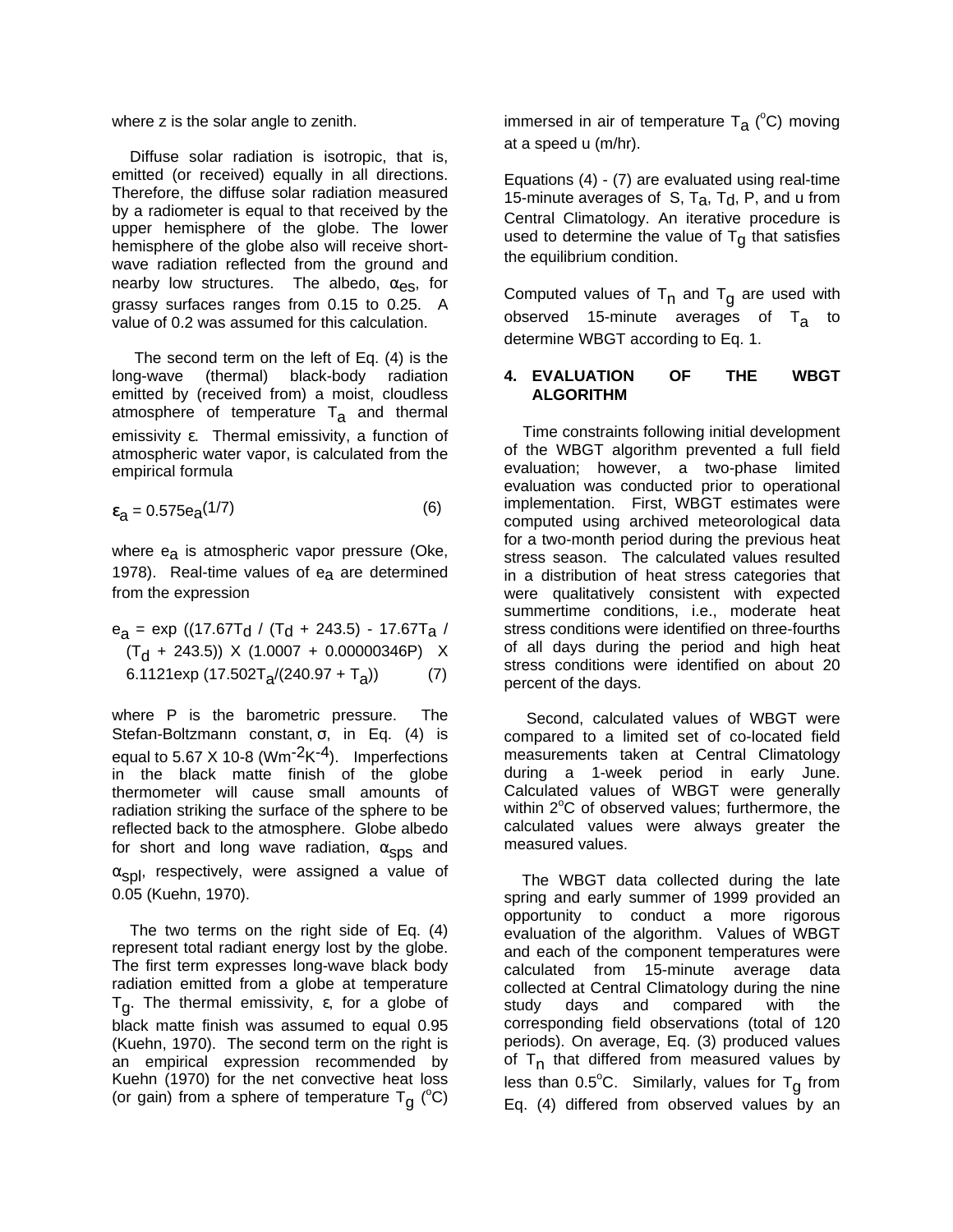average of  $1.5^{\circ}$ C (a difference of approximately 3 percent). The difference between observed and calculated  ${\sf T}_{\sf g}$  was within 2°C ninety-five percent of the time with calculated values generally higher than measured values. Overall, the average difference in observed and calculated WBGT was less than  $0.5^{\circ}$ C with a maximum difference of  $1.3^{\circ}$ C.

 Figure 2 shows graphically a comparison of calculated WGBT estimates with a set of colocated WBGT observations collected on July 6, 1999. Differences between the observed and calculated values of WBGT were generally less than $0.2^{\circ}$ C.

Fig. 2. Plot of observed and calculated WBGT (based on Central Climatology data) for July 6, 1999



### **5. OPERATIONAL IMPLEMENTATION**

 Based on results from the field evaluations and other operational experience, the WBGT algorithm described above was accepted as a reasonable means of classifying heat stress conditions and accompanying controls on outdoor work. The algorithm was configured to access real-time data from the Central Climatology archived database and automatically execute a calculation at the end of each 15-minute data interval. The output consists of an ASCII file containing the WBGT estimate, the corresponding heat stress class, and other pertinent meteorological data. This file can be easily accessed and viewed by SRS employees through an intranet service. In addition to the real-time WBGT data and heat stress category, the intranet web site contains links to a list of protective controls and other measures for identifying and responding to heat stress symptoms.

#### **6. CONCLUSIONS**

 A computer algorithm has been developed which calculates reasonable estimates of WBGT using standard meteorological measurements, and disseminates the results in